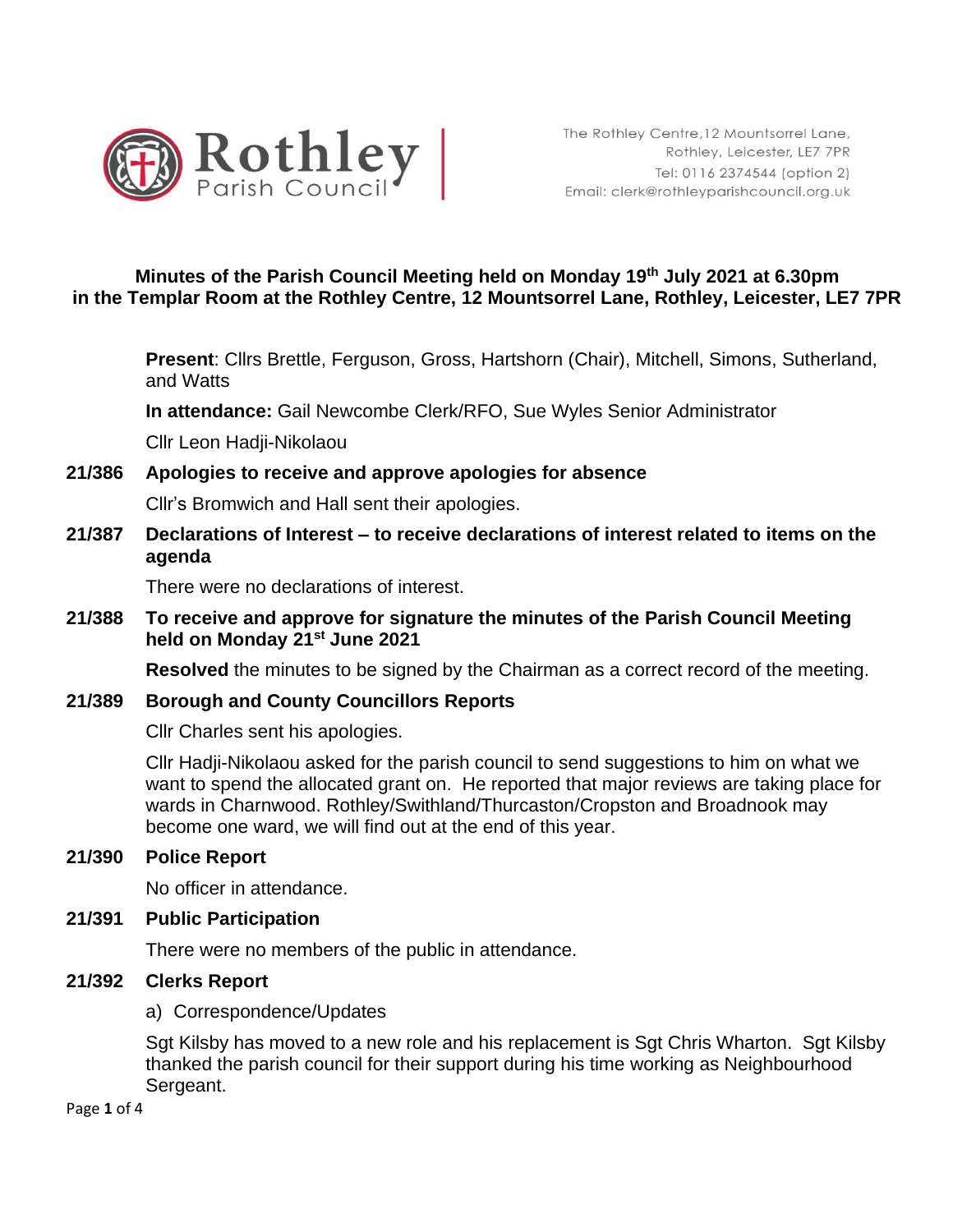b) LRALC/SLCC Newsletter and Round Robins – to consider and comment to content – previously circulated

Content noted.

## **21/393 Planning**

a) To receive the minutes of the Planning Committee Meeting held on Monday 12<sup>th</sup> July 2021 and approve proposals

Resolved all resolutions were approved as presented.

b) To consider and respond to the following application (which arrived too late for consideration at the Planning Meeting):

P/21/1234/2 13 Town Green Street, LE7 7NU. Proposed single storey extension to rear of existing dwelling. No objection.

- c) To receive updates (Cllr Brettle)
	- Charnwood Borough Council local plan meeting and consultation period.

Cllr Brettle reported on the local plan meeting which he attended via Zoom. It was agreed that committee members would send their comments to Cllr Brettle to collate in time for the next planning committee meeting so the parish council can comment on the consultation as a whole. Cllr Brettle suggested that a list should be produced of what improvements we wish to put in for any future bids for S106 monies.

## **21/394 Rothley Centre – refurbishment update**

A meeting will take place on  $26<sup>th</sup>$  July to discuss the project with CBC and the project manager. No start date has been confirmed.

## **21/395 Financial Items for consideration**

a) Restart Grant

We have been informed by CBC that we are not eligible for the restart grant of £8,000.00 we recently received as we do not meet the criteria. CBC are requesting that we repay the grant. The Clerk has contacted LRALC for advice regarding CBC's interpretation of eligibility.

b) To approve schedule of payments due for month

Resolved to approve the schedule of payments for the month of July for the amount of £11,139.40.

c) Income and Expenditure report

Resolved to approve.

d) Cash Book Summary

Resolved to approve.

It is recommended that the public be excluded from the meeting during consideration of the following item of business on the grounds that it involves the likely disclosure of exempt